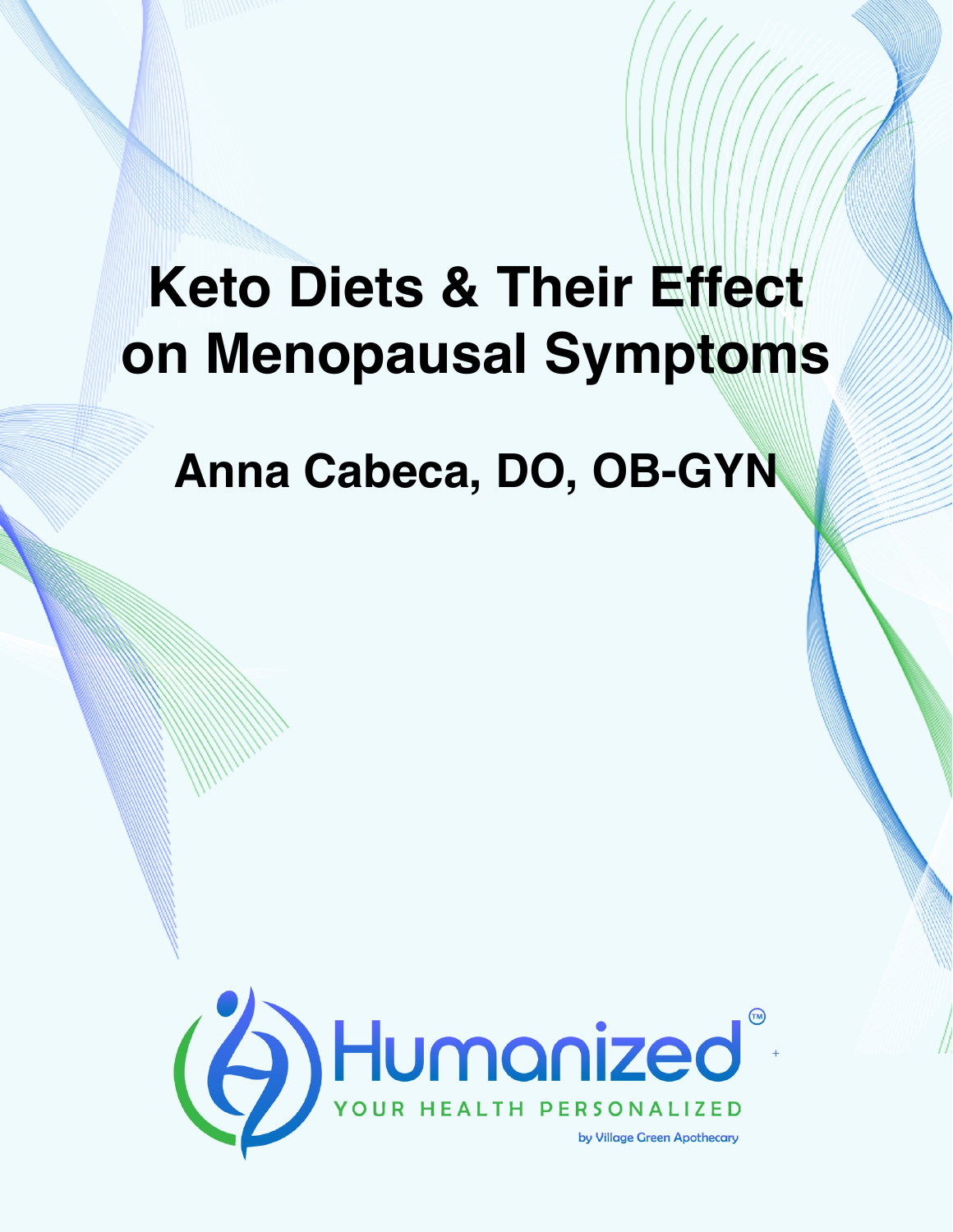**Rebekah Kelley:** Welcome to the Humanized podcast, all about personalizing your health. I am your host, Rebekah Kelley, and today we'll be discussing menopause and food choices with author Dr. Anna Cabeca of the new book *MenuPause*. Before I enter introduce Dr. Cabeca, I want to remind everyone to subscribe and get all of the other varieties of casts in audio, video and transcription at HumanizedHealth.com. I'd also like to thank our lead sponsor, Village green Apothecary, at MyVillageGreen.com.

Dr. Anna Cabeca is a triple board certified and fellow of gynecology and obstetrics, integrative medicine, and anti-aging and regenerative medicine. Nationally known as "the girlfriend doctor," Dr. Anna is a passionate health advocate for women, helping them to truly thrive in body, mind and spirit. She's the author of two highly acclaimed books, creator of several popular virtual transformation programs, creator of several top-selling health products, and is a sought-after lecturer throughout the world. Dr. Cabeca, thanks for being here with us.

**Anna Cabeca:** It's a pleasure to be here with you. Thanks for having me.

**Rebekah Kelley:** So we used to hear that menopause was a drop in estrogen and would be corrected by taking estrogen. But that's a real simplified description, right? So what's really going on in menopause?

**Anna Cabeca:** Yeah, it's a really big transition in our hormones. And we used to say, okay, menopause, age 52 if you're a non-smoker, 42 for smokers – big red flag there – but 52 and 1 to 2 years, right? Really, it's 10 to 15 years of peri-menopause symptoms that women can experience, and sometimes longer. And what's happening, to simplify it... I think estrogen gets a really bad rap, in so many ways. And we really have to look at, where is estrogen coming from? And so estrogen is produced downstream from our main hormone, which is progesterone. And that is a "pro-gestation," life-giving hormone. It's essential for good hair, good skin, good bones, healthy breasts – I mean, all of these important things. And from there we make DHEA, which is our adrenal hormone, and then estrogen downstream, estrogen and testosterone.

So when we're stressed and we're worn out, I mean, just transition in life, and if you're like me, you're going through menopause with teenagers in the house – that's a cruel joke of nature too, in and of itself [laughs] – there's stress. There's stress going on and that depletes your hormones even more. And estrogen and testosterone, those are reproductive hormones. Those are the hormones that make us want sex, feel sexy and are really important. And I am a fan of bioidentical hormone replacement, menopause and beyond, in very natural, supportive ways, administered in healthy ways. So the way we take it makes a difference.

So while it's gotten a bad rap, what we really need to address is progesterone and adrenals. Adrenals. So addressing our stress. And Rebekah, when I wrote my first book, *The Hormone Fix*, I lived through my own analysis. I say it takes more than hormones to fix our hormones. And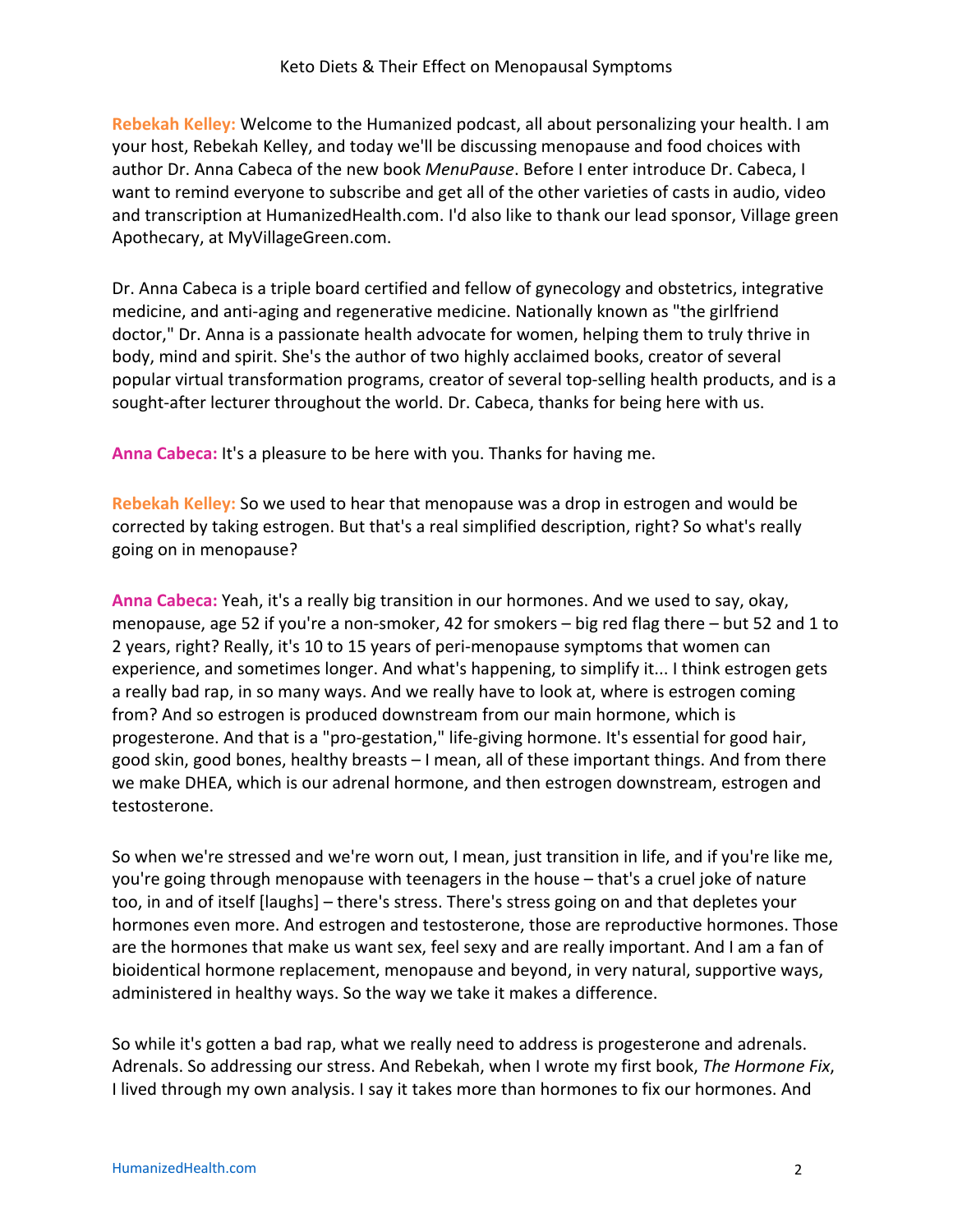the major hormones that we really deal with, as much as attention is on estrogen, are really cortisol, that stress hormone, insulin, because we get more insulin resistant as we get older, and oxytocin, the hormone of love, bonding, and connection. So those three hormones, when we balance that, our other hormones play better together.

**Rebekah Kelley:** I love that. What a great way of describing what's an entire cascade and what happens in our lives. I could see, every time you mentioned a different hormone and what it does, I could see it in my life. So I was like, oh yeah, that's right. That's right. And then the oxytocin, I love that one. I was told, and I don't know if this is true, that just touching – like a woman can touch her hair and that releases oxytocin. So sometimes I just do that and it does feel really good [laughs]. A hug's even better, though.

**Anna Cabeca:** It's so good. And you just think it, a head massage. Why do we love to get our hair washed, a facial, a body massage, laughter, funny movies, sex. I mean, all of these things increase oxytocin. But you know, those little, those head massagers? I love that. I have a hack for that. Do you want my hack?

**Rebekah Kelley:** [Laughing] I do. Yes. Bring it.

**Anna Cabeca:** So, we have horses here in Dallas, Texas. My daughter does rodeo. And hair is a really big thing. And I had lost a ton of hair after I'd had her, plus was so stressed. I mean, I had hair loss to here, Rebekah, halfway [pointing to back of her head]. Male pattern baldness. That's a whole other story. But healing my hormones really made a difference. But anyway, in the horse world, we have this \$1 horse comb and it has nice, sharpish edges. And you just run that [across] your head, and you feel that, and it's just so good. That's my \$1 hair hack.

**Rebekah Kelley:** Can you start putting it up on DrAnna.com? [Both laugh]

**Anna Cabeca:** I think that's a great idea. My \$1 hair hack.

**Rebekah Kelley:** I love that! So, do people underestimate the impact of food, though? Because we talk about hormone cascades, right? But food choices, I mean, you can actually make a choice every time you have a meal, what you're putting in your body. So how does that impact menopause? What food choices should we be making? And, of course referencing your new book *MenuPause.* I'm assuming there's some hints that are going on there. What do you think we should be doing?

**Anna Cabeca:** Yeah, there's definitely certain foods that we have to pause in menopause. We're not designed for carbohydrates, higher carbohydrate diets anymore. So those beautiful fruit smoothies that we've loved... I mean, have them on your feast day, enjoy those. But we'll switch to the lower glycemic wines. I mean, it really makes a huge difference because we're becoming more insulin resistant. The more insulin resistant we are, the higher risk of diabetes,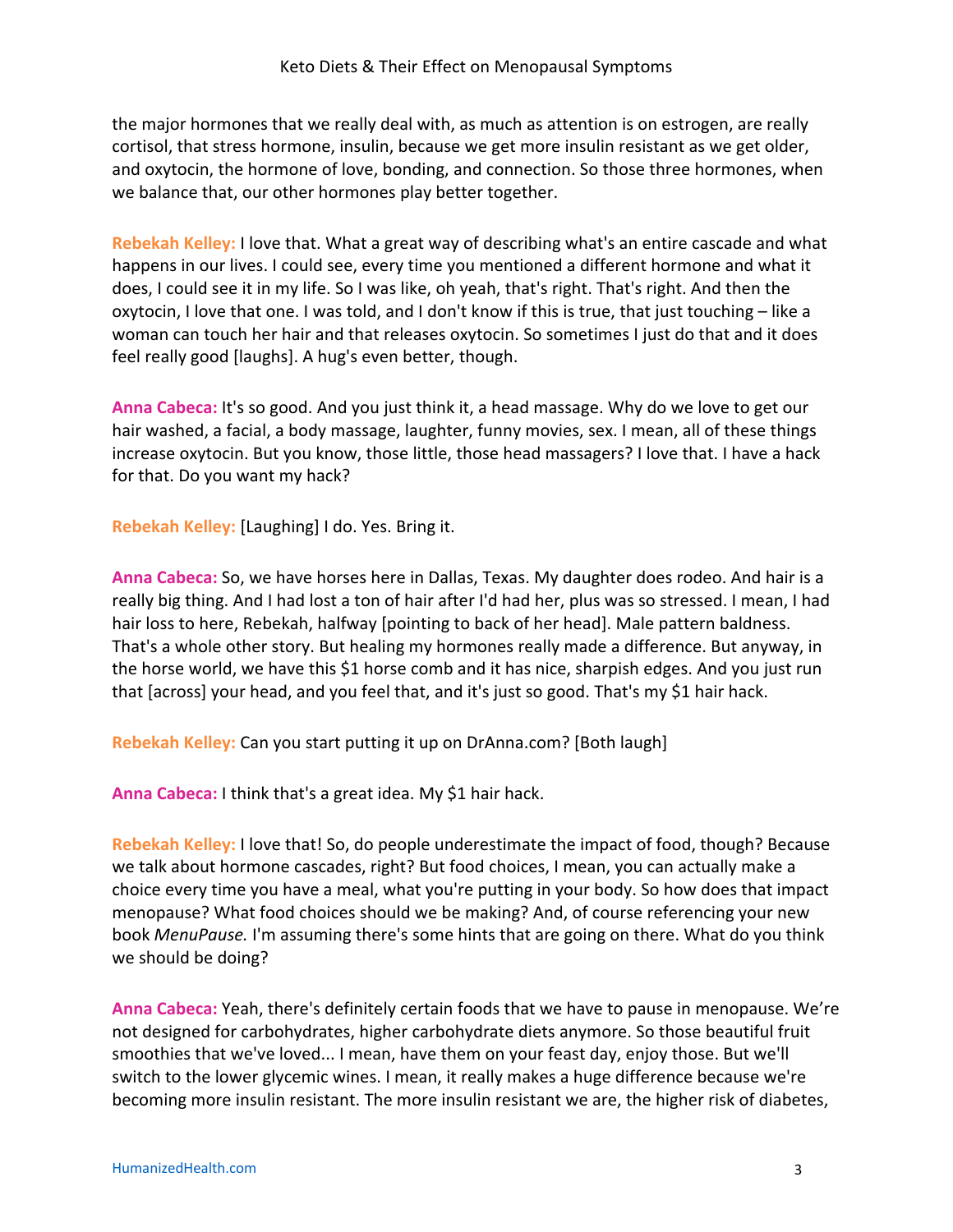the higher our risk of dementia, Alzheimer's and degenerative joints. I mean, it's terrible. So we don't want to go there. We want to maintain a really highly sensitive response to blood sugar. And we have to do that through changing our food choices, absolutely, and through intermittent fasting.

And plus, the way we nourish our body changes our physiology. It affects these other hormones. So, you know, keeping blood sugar nice and stable, we need high-quality proteins and clean fats. And throughout, we need to support our gut bacteria, our microbiome and our physiology. To address our high-stress cortisol hormone, we need the alkalinizing foods, the low carbohydrates, dark leafy greens that are high in fiber. We need the herbs and spices like cinnamon, turmeric, cumin. I mean all these worldwide spices... Garlic. Oh, my gosh. So good. And you think, whoever would want to eat garlic? But it was traditionally used in cooking by the physicians to the kings because it was medicinal. These are medicinal foods and these herbs and spices all have a medicinal effect. And we've forgotten about that in modern Western medicine. So bringing that back into our lives just adds [chuckles] spice of life. No pun intended.

**Rebekah Kelley:** [Both laugh] Well done! I like the twist of phrase. It's like *MenuPause*, [Dr. Cabeca holds up her book.] Yeah, definitely hold up the book, let us see it, for the people that are [watching]. There it is. Yeah, it's great. And opening it and showing the beautiful images and how you're also very descriptive. It's like a self-manual. That's beautiful, look at that.

**Anna Cabeca:** Isn't that beautiful?

**Rebekah Kelley:** That's gorgeous.

**Anna Cabeca:** Each plan has... there's five different plans, each pausing something that probably no longer serves us. And it's not designed to be restrictive. It's designed to be nourishing, and you're not going to be hungry. I put my girlfriend from my doctor club group through the toughest plan, which is the cleanse plan in here. And they're like, I don't feel deprived at all. I feel good. I'm not hungry. I'm not having cravings. And that is by design. My friend JJ Virgin says your body is a chemistry lab, not a bank account. So, I like that.

**Rebekah Kelley:** So, it makes me kind of feel like there's this diet kind of perspective for menopause, because you go through these things about how your body is different now for carbs, and alkalizing and some intermittent fasting, which starts sounding like there's one diet for menopause. Or does it need to be individualized?

**Anna Cabeca:** It really does become individualized. There's the foundational, which I call my Keto Green approach so that, because of research, it looked at women who intermittent fast, and if they have at least 12.5 hours between dinner and breakfast, they had a significantly reduced risk of recurrent breast cancer. So that is built into my plan. So that's number one. We want to keep at least 13 to 16 hours between dinner and breakfast. And the earlier we eat, the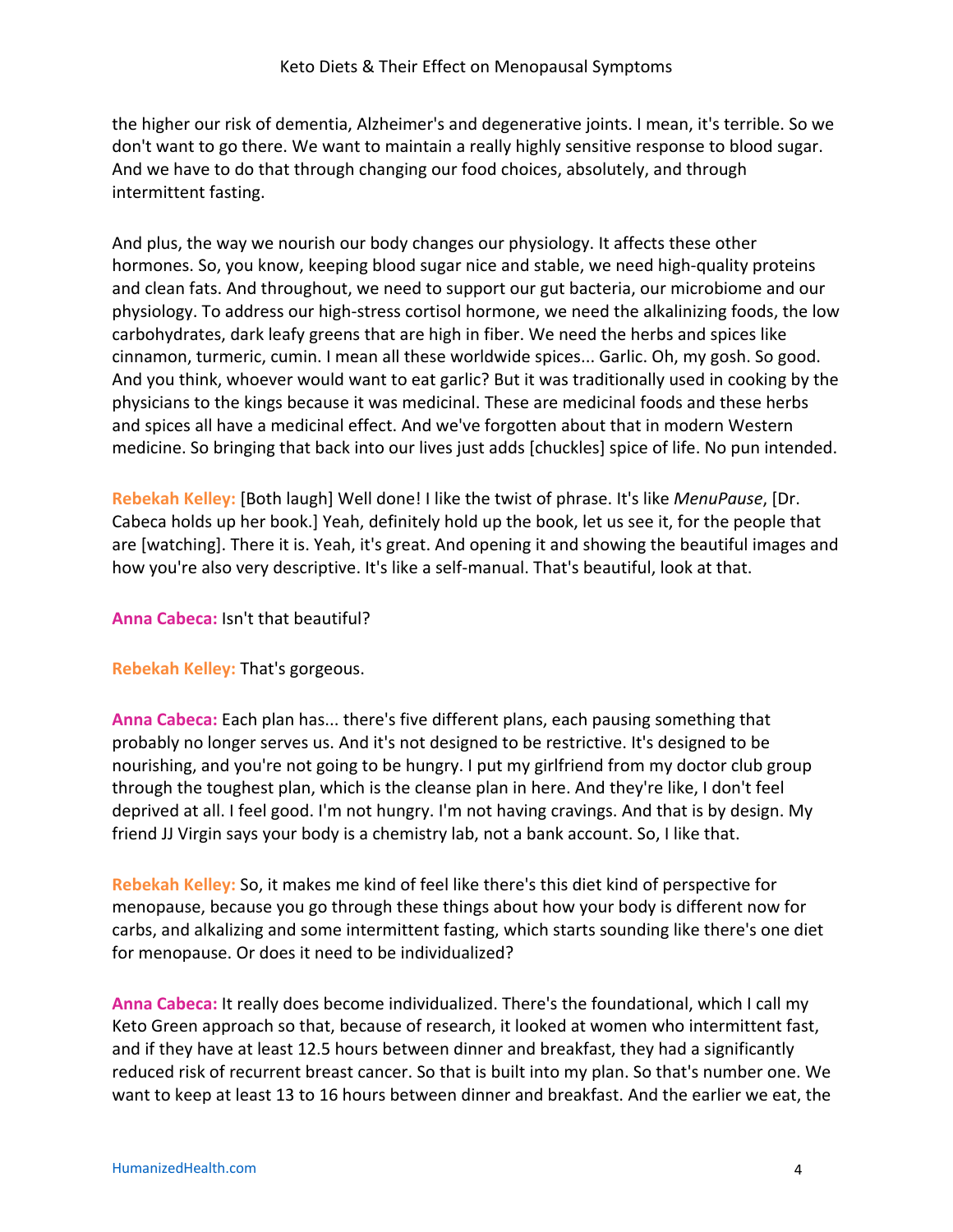better. So there's that. And avoiding sugar, breaking up with sugar, because it is toxic to our systems. We no longer need it. So that's another big piece.

Having fasts for hormones. So the Keto Green approach is foundational, but in my plan, I've also done a Keto Green Extreme, which follows an auto-immune protocol. So sometimes if you have MS or Hashimoto's or other auto-immune disease, even psoriasis or eczema, skin conditions, you want to pause some of those healthy, but otherwise inflammatory foods, like nightshades and peppers. And so I eliminated that in Keto Green Extreme. And sometimes we need to pause meat and be plant-based. We can do it for 6 days, my fellow meat lovers out there. We can absolutely do that for 6 days. And it's really good for your gut microbiome. So it helps with hormone balancing, and each time you learn something different about your body, [such as] I feel better this way, or when I eat this I'm not feeling as well as I did when I did this plan. And so there's a little switch. It's kind of like, if we do the same thing every day, the same exercise every day, we hit a stall. We'll stop seeing progress. If we're eating the same food every day, we hit a stall. And I'll just do a really big shout-out to chicken salad eaters out there. No more chicken salad. I always have clients and they're like, oh, I have a chicken salad every day for lunch. I'm like, no more chicken salad.

**Rebekah Kelley:** You are cut off!

**Anna Cabeca:** You are cut off. No more.

**Rebekah Kelley:** But your book's going to show them lots of yummy alternatives though, right?

**Anna Cabeca:** Lots of yummy... I mean, yeah. You can have the chicken salad, just once in a long while. So, a lot of diversity. Food diversity is really good for our gut. And that's good for our hormones because in the gut microbiome, we have the estrobolome, how we detoxify estrogen. So estrogen itself is not bad. How we detoxify it, how we metabolize it, what are things in our environment that disrupt our ability to eliminate it in a clean, healthy way – that's key. And so that is built into each and every one of the plans.

**Rebekah Kelley:** I love that. Can you share with us maybe a couple of stories? Maybe one or two little examples?

**Anna Cabeca:** Yes. And I'd love to. Actually this mother-daughter duo have been in my Keto Green community, in my "girlfriend doctor club" for a couple of... Mom's been in my club for 5 years, she's been in my groups, and then her daughter came on 2 years ago and started following what her mother did because she saw her mom's health. So, her mom was in her 60s, struggling with energy, weight, fatigue, brain fog, grumpy. And so she came on board and started following my magic menopause program. We were together 8 weeks and she just kept on doing it. And in her story, she's lost, I don't know, maybe 65 pounds, something like that, but more importantly, she gained her sexy back. She walks on the beach every day. She's more fun